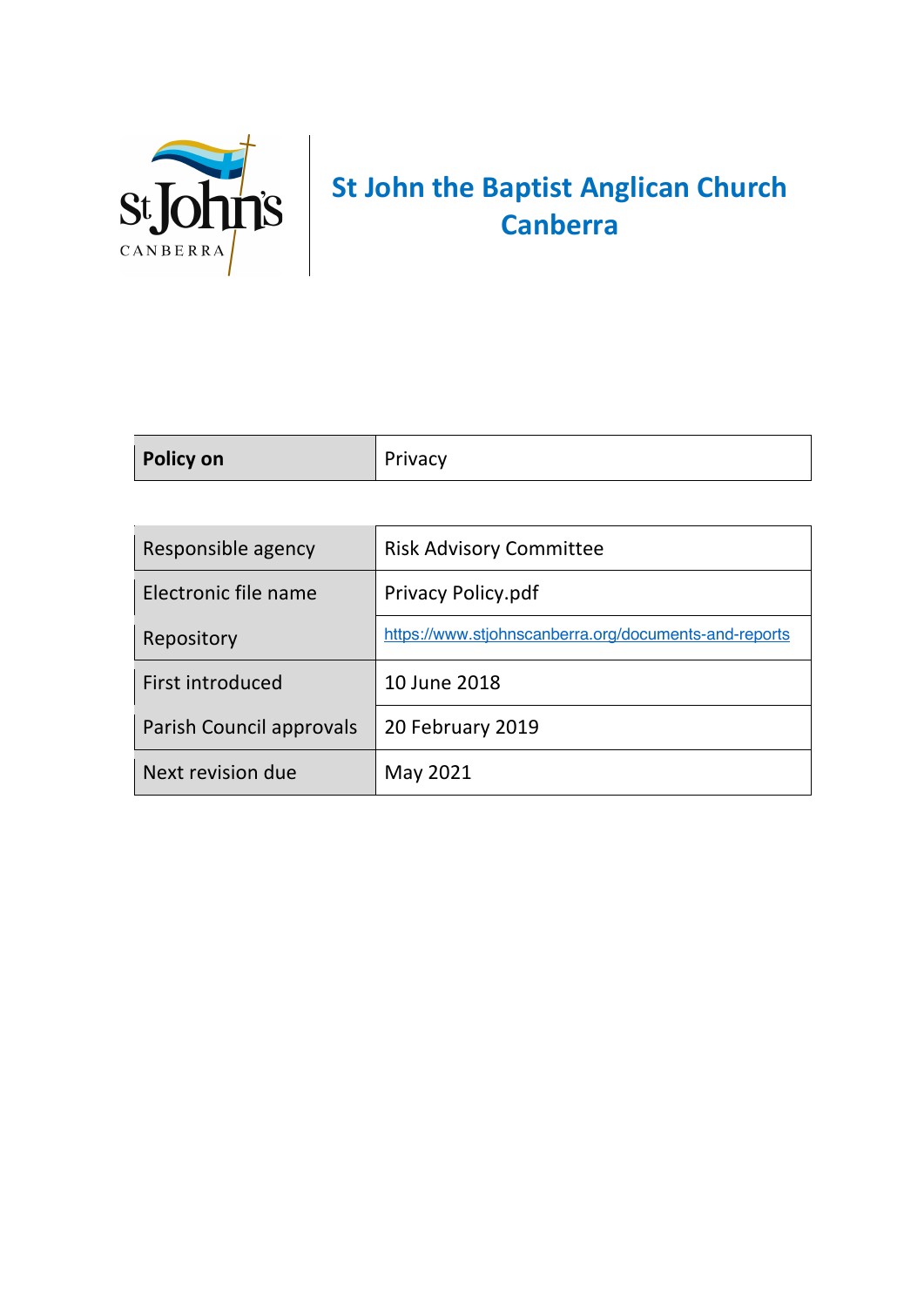# **LEGISLATION AND STANDARDS**

This policy is bound by The Master Policy of the Parish (www.stjohnscanberra.org Parish Council Login) which recognises the Five Marks of Mission of the Anglican Communion and the Governance of the Diocese Ordinance as the foundations on which our actions are based.

Relevant legislation:

*Privacy Act 1988*

*The Australian Privacy Principles (APPs).*

The APPs relate to collection, use, disclosure, quality, security, openness, access to and correction of personal information, including sensitive information.

#### **PRINCIPLES**

St John's Canberra is committed to management of personal information of people with whom it has dealings in accordance with the *Privacy Act 1988* and the Australian Privacy Principles (APPs).

St John's may hold information about its parishioners, suppliers and clients that includes addresses; date of birth and parental/carer contact details in relation to children and youth; and/or services attended. It collects and holds this information on receipt of advice from members or suppliers. The information is used in the day to day business of the Parish.

This policy gives individuals a right to know what information St John's holds about them and a right to correct that information if it is wrong.

By using any of the services or otherwise providing the Parish with personal information (or authorising it to be provided to us by someone else) parishioners agree to their personal information being handled as part of the St John's day to day operations.

The Parish website can direct users to other sites beyond the control of St John's. These sites may collect data or solicit personal information.

Personal information may be stored in the Parish email or database (Elvanto, a cloudbased church management system). Some or all of this information may be available to staff and volunteers in the Parish Office. With consent, this information may be used by the Parish to communicate to parishioners. St John's will not disclose information to third parties except in case required by law or when completing reports for the Diocese on the operations of the Parish; this may include names and contact details of those who hold an elected or appointed position in the Parish. We will not provide information to overseas recipients.

In the interests of security and safety the Parish operate video cameras within the church and around some buildings.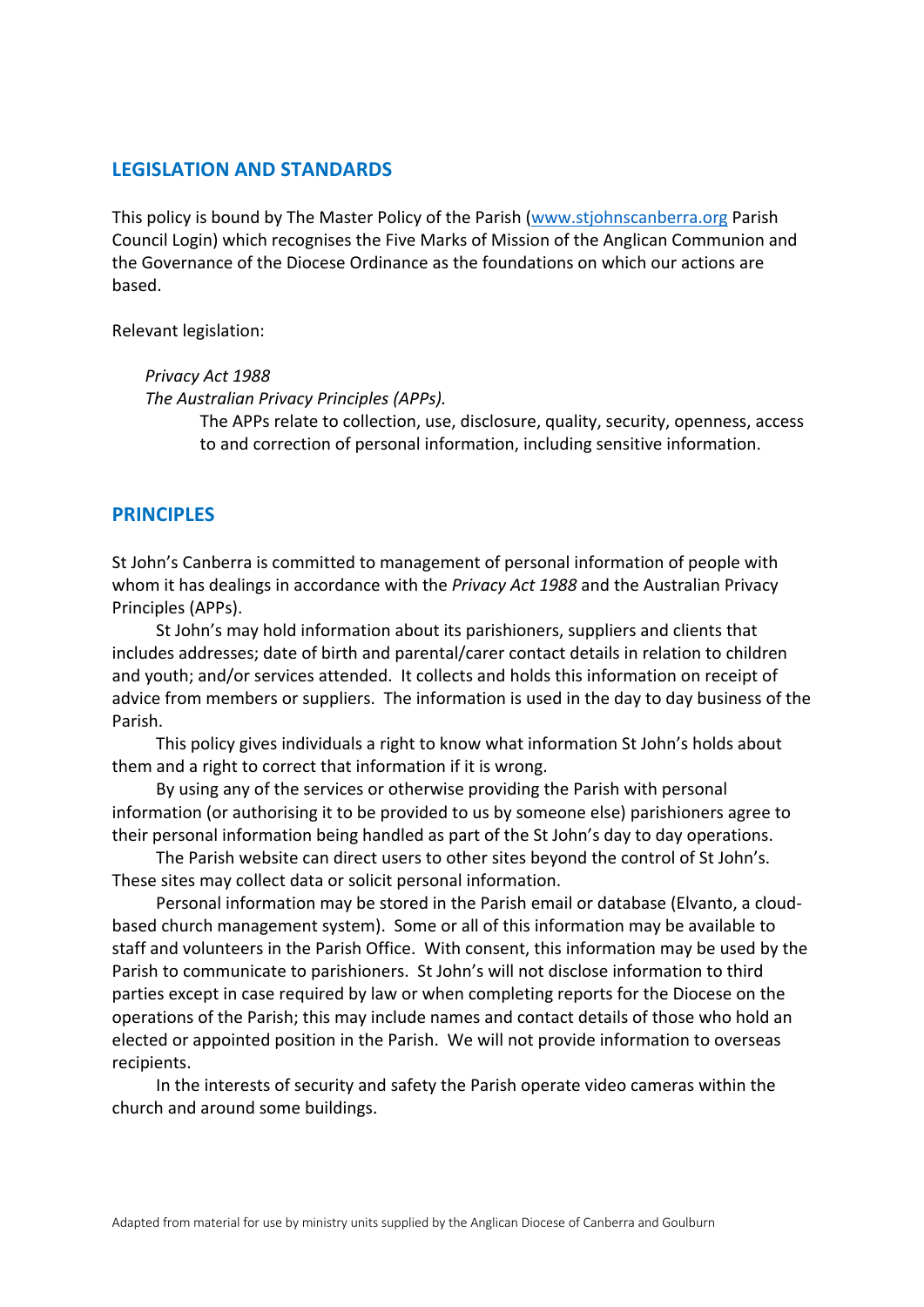# **PROCEDURES**

#### **Preparedness**

Parish Council will:

*Policy*

- 1. Arrange for a copy of the privacy policy to be posted on the St John's website.
- 2. Review this policy on an annual basis or as needed.
- 3. Ensure that the parish will not identify in any publication (in hard or electronic copy) any minor whose photograph may appear from time to time on our websites or social media by name, nor will we knowingly permit a photo of any minor to be sent or transmitted to any person (other than for authorised Parish publicity purposes) without the prior written consent of that minor's parent or guardian.

#### *Security*

- 1. Protect the personal information held under our control from unauthorised access, improper use or alteration.
- 2. Acknowledge that dates and times of access can be reviewed in outline or in detail for those who access the precinct using a Parish key and or computer network.
- 3. If a member or supplier wishes to access the information held do seek details from the Rector.

#### *Compliance*

1. Create systems to record the ACT Working with Vulnerable People Check cards held by those who need that clearance; and those who have completed or not yet completed Diocesan Safe Ministry initial and refresher training.

*Communication*

1. Insert a note in the St John's newsletter on a regular basis advising readers of the Privacy Policy.

# *Data Quality & Archival*

- 1. Ensure that personal information will be removed from records when it is no longer required (except for archival purposes);
- 2. Ensure authorised Access/Disclosure/Quality Assurance

# *Training and Supervision*

1. Ensure staff and volunteers are aware of the need to keep details secure *Auditing and Assurance*

1. Ensure that the parish's IT provider maintains a secure portal for all Parish systems.

# **Response**

Parish Council will:

- 1. Inform the Rector of a privacy breach.
- 2. Remedy breach.
- 3. Contact IT provider for assistance as required.